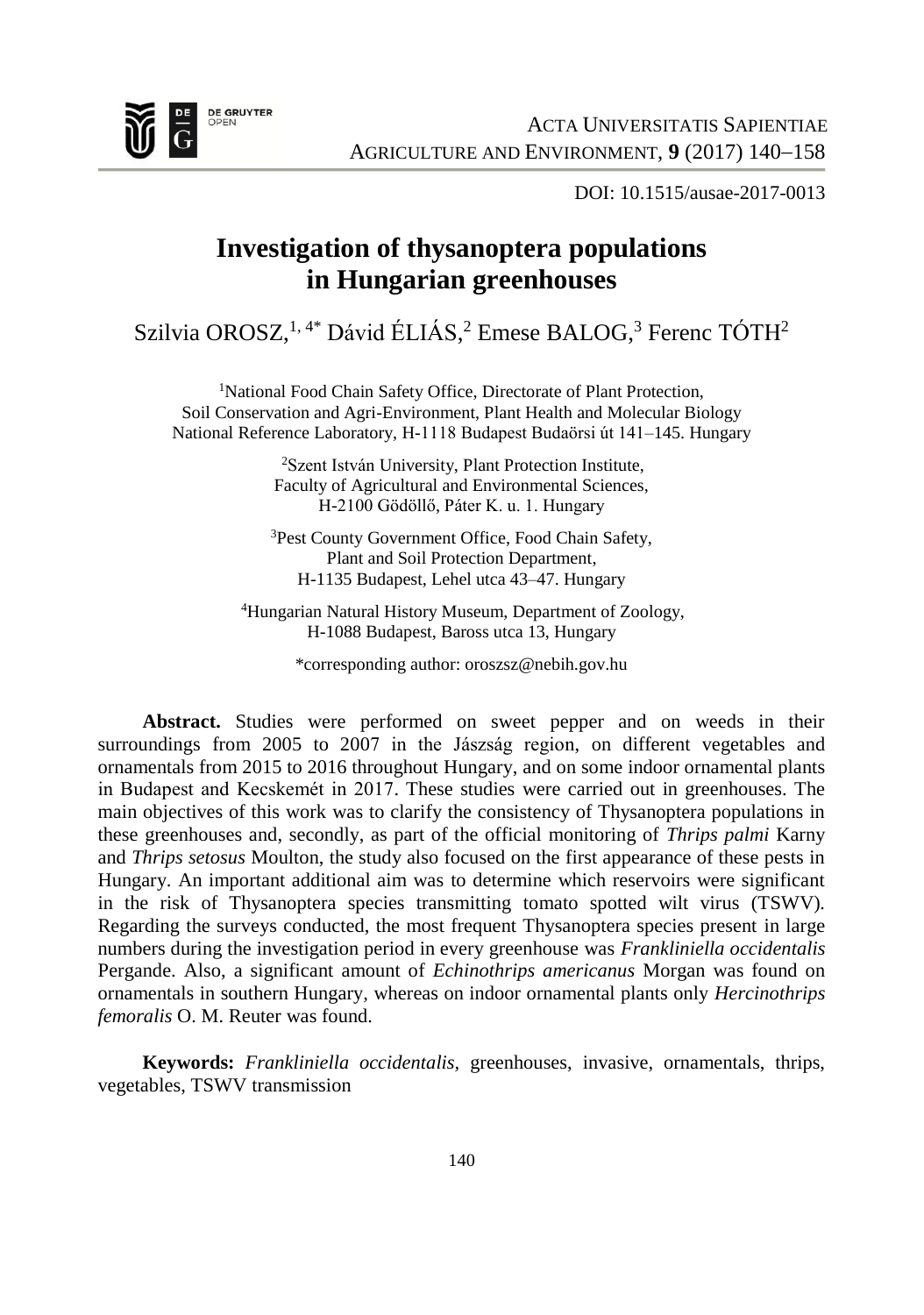## **1. Introduction**

The abundance of invasive Thysanoptera species in Hungarian agricultural and horticultural crops is significant. These non-native pests can cause significant damage mainly in ornamentals. In the last century, polyphagous greenhouse thrips, such as *Heliothrips haemorrhoidalis* Bouché, *Hercinothrips femoralis* O. M. Reuter*, Parthenothrips dracaenae* Heeger*, Frankliniella occidentalis* Pergande, and *Thrips simplex* Morison (only on *Gladiolus* sp.) were observed in Hungary in high population densities (Ripka 2010). Since most of these species originate from tropical areas, they are not able to overwinter outdoors in Hungary. *Echinothrips americanus* Morgan and *Microcephalothrips abdominalis* D. L. Crawford were observed in Hungary in 2004. Since both thrips species can be present on many ornamentals without the plant showing any sign of damage, they can easily spread with plant material (Vierbergen et al. 2006). None of these two species were found to have significant population densities in Hungary (Jenser 2012). In 2007, in a glasshouse in the town of Érd, the appearance and damage of *Dichromothrips corbetti* Preisner was first reported on *Cattleya* orchid. The pest is native to the Far East and was introduced to Hungary most likely with imported orchids. No further data is available on the occurrence of this species in Hungarian greenhouses (Szénási & Marczika 2011).

The most important Thysanoptera pests of sweet pepper are the invasive western flower thrips (*Frankliniella occidentalis* Pergande) and the cosmopolitan onion thrips (*Thrips tabaci* Lindeman). Among affected vegetables, the most severe damage by *F. occidentalis* appears on sweet pepper, making the yield unmarketable. Furthermore, its hidden lifestyle and resistance to insecticides hinder the efficient protection of these vegetables. The indirect damage of *T. tabaci* and *F. occidentalis* by transmitting tomato spotted wilt virus (TSWV) is even more important than the direct damage in greenhouses. The vectors of TSWV are *F. occidentalis* in greenhouses and *T. tabaci* both under field and greenhouse conditions. The last decades witnessed an increase in the frequency of epidemics caused by the virus, with the most important damage occurring in Hungary in sweet pepper greenhouses (Jenser 1995). The spread of TSWV in Europe has coincided with the spread of *F. occidentalis*. Reservoir weed hosts play a significant role in the spread of TSWV because they can maintain the virus after harvest until the next sowing of sensitive crops (Bos 1981). Furthermore, reservoir weeds can help the development of vector thrips species and thereby the spread of the virus (Bitterlich & MacDonald 1993). Host plants are usually the same for both the virus and the vectors, and this can further aid the maintenance and spread of the virus (Cho et al. 1986).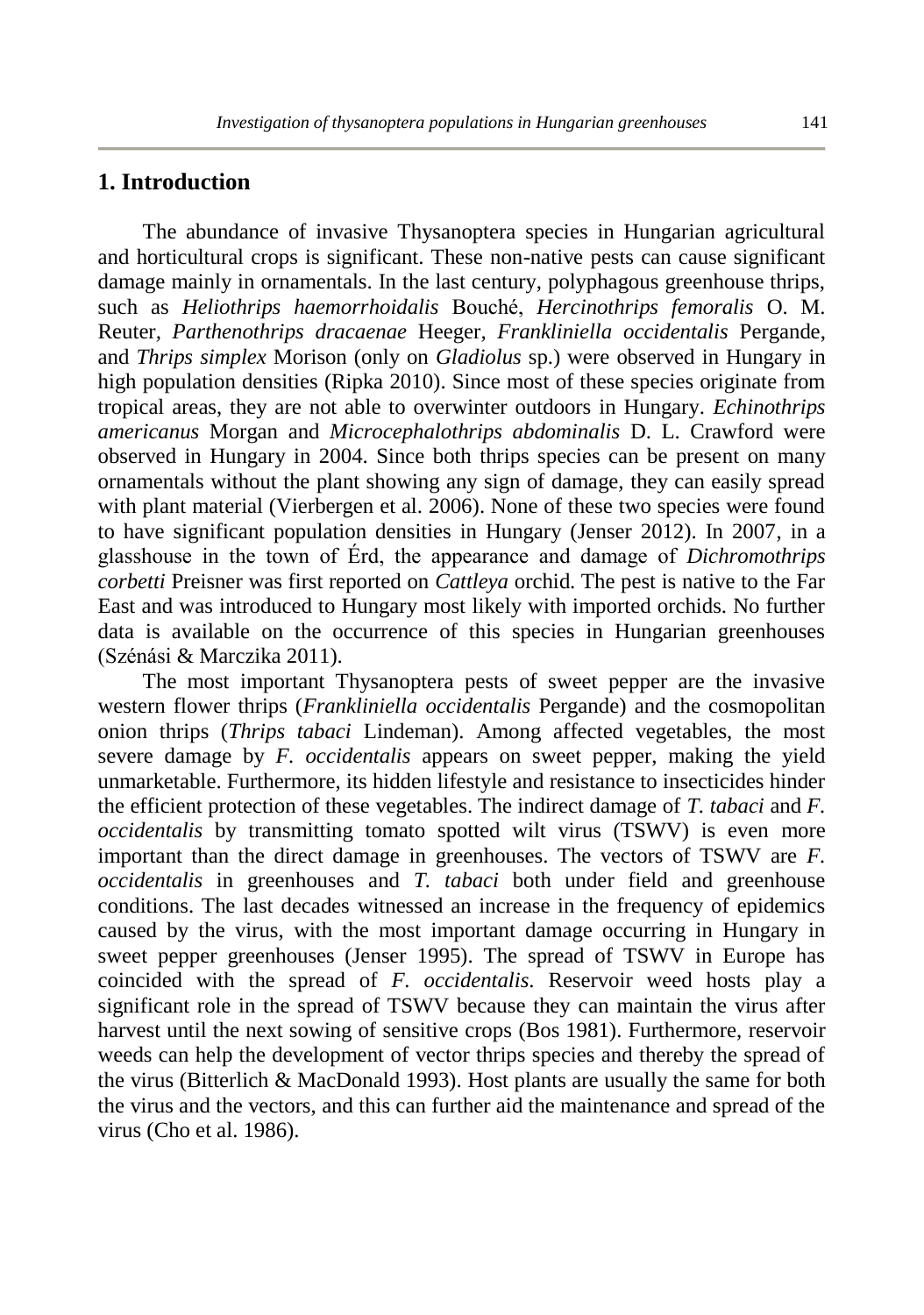The main objectives of this work were to clarify the stability of Thysanoptera populations in vegetable and ornamental greenhouses, and, secondly, as this work was part of the official monitoring of *Thrips palmi* Karny and *Thrips setosus* Moulton, we also focused on the first appearance of these invasive species in Hungary. Our additional aim was to determine the reservoirs that are significant in Thysanoptera species transmitting TSWV.

## **2. Materials and methods**

*Investigations into sweet pepper and their surroundings in the Jászság region (2005–2007)*

Plant samples were collected from green pepper greenhouses with different cultivation techniques in Heves and Jász-Nagykun-Szolnok counties. Weed samples were collected from the surroundings of the greenhouses. A total of 51 greenhouses were tested in Jászfelsőszentgyörgy, Jászfényszaru, Szentlőrinckáta, Nagykáta, Pusztamonostor, Boldog, and Galgahévíz (*Fig. 1*). Farmers used chemical and biological control. There were several pesticide products, including Spintor SC 240, which were compatible with biological control, and, in addition, some of the commercially available natural enemies of thrips, namely *Amblyseius cucumeris* and *Orius laevigatus* from Biobest, were used. There were some greenhouses without any treatment during the investigation period. In the years of 2005–2007, 80% of the peppers were the Keceli variety.

Field studies were performed in the summers of 2005–2007. Greenhouses and their surroundings were sampled 3 times a year, for 2–3 days each, namely: from 21 to 23 June, from 27 to 30 July, and from 29 to 31 August in 2005; from 27 to 29 June, from 31 July to 2 August, and from 4 to 6 September in 2006; from 25 to 27 June, from 24 to 26 July, and from 4 to 5 September in 2007. In each greenhouse, 5 x 10 flower samples from different parts of the greenhouses were collected into plastic vials containing AGA solution (10 units of 60% ethyl-alcohol, 1 unit of glycerine, and 1 unit of glacial acetic acid). From flower samples, only 10–20 specimens of species found in high population and their larvae were mounted on the slide as specified in the standard method (Mound & Kibby 1998).

To investigate the surroundings of the greenhouses, weed samples (300 g/sample) were collected into textile bags at a frequency to represent the environment: plant species composition and their coverage. Weeds were determined to species level according to the diagnostic key of Ujvárosi (1973). From plant samples, arthropods were obtained by shaking the plants over a sheet of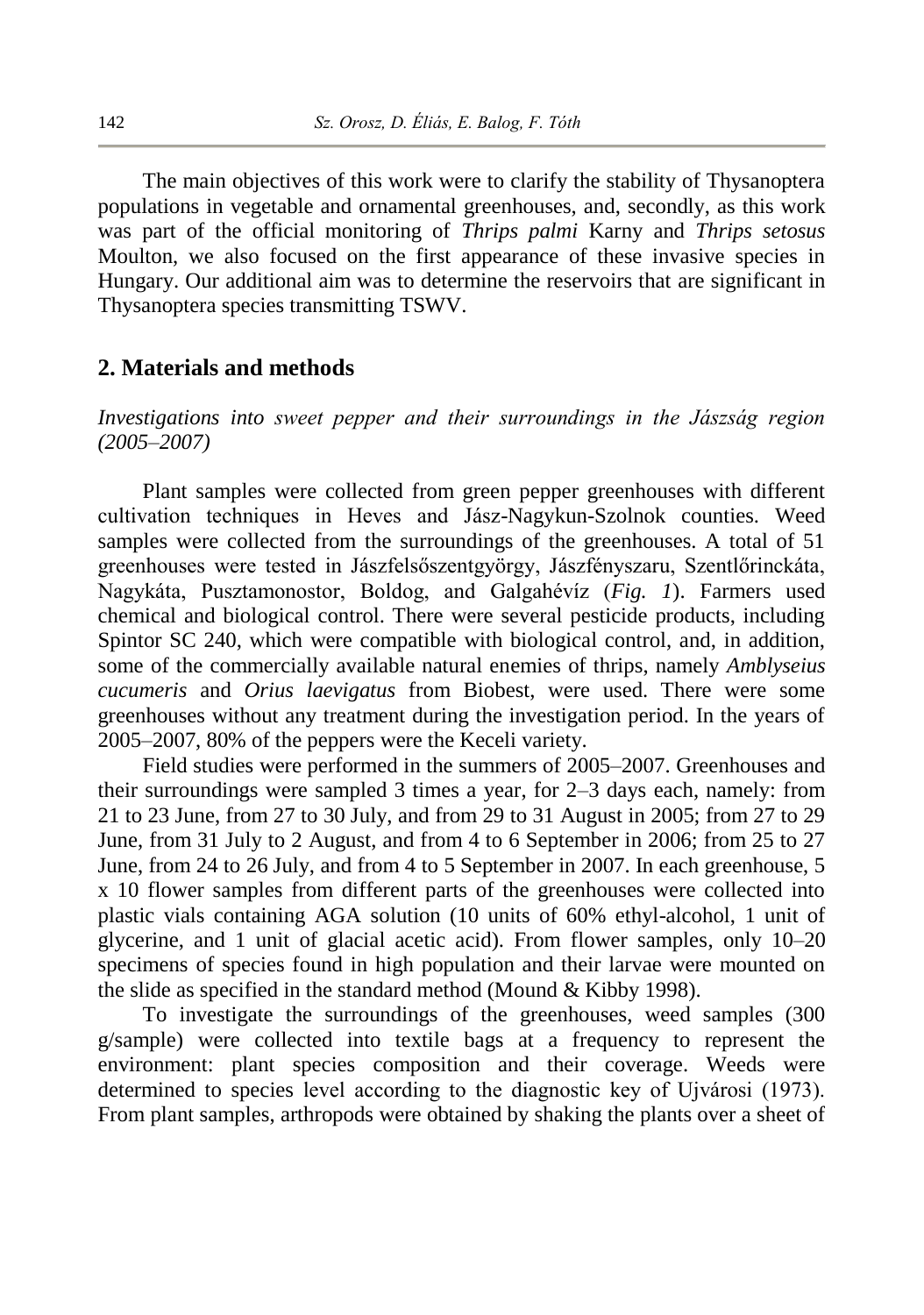white paper. Thrips species were identified to species level. To identify adult thrips, the morphological keys of Jenser (1982) and zur Strassen (2003) were used. Males and females were separately identified only in the case of the TSWV vector species *T. tabaci* and *F. occidentalis*. Regarding Thysanoptera larvae, only the TSWV vectors *T. tabaci* and *F. occidentalis* were identified based on the work of Vierbergen and Nakahara (1998) and Vierbergen et al. (2010). Among larval stages, only the second was considered because microscopic diagnostic methods are not suitable to determine specimens in their first larval stage to species level.



# nébih

Figure 1. Greenhouse sampling sites, Hungary

## *Investigations into ornamental and vegetable greenhouses and indoor ornamentals (2015–2017)*

Plant samples were collected from a total of 44 ornamental and vegetable greenhouses with different cultivation techniques throughout Hungary in Bács, Békés, Borsod, Csongrád, Heves, Somogy, Szabolcs, and Veszprém counties in the years of 2015–2016 (Fig. 1). The cultivated plants in these greenhouses were the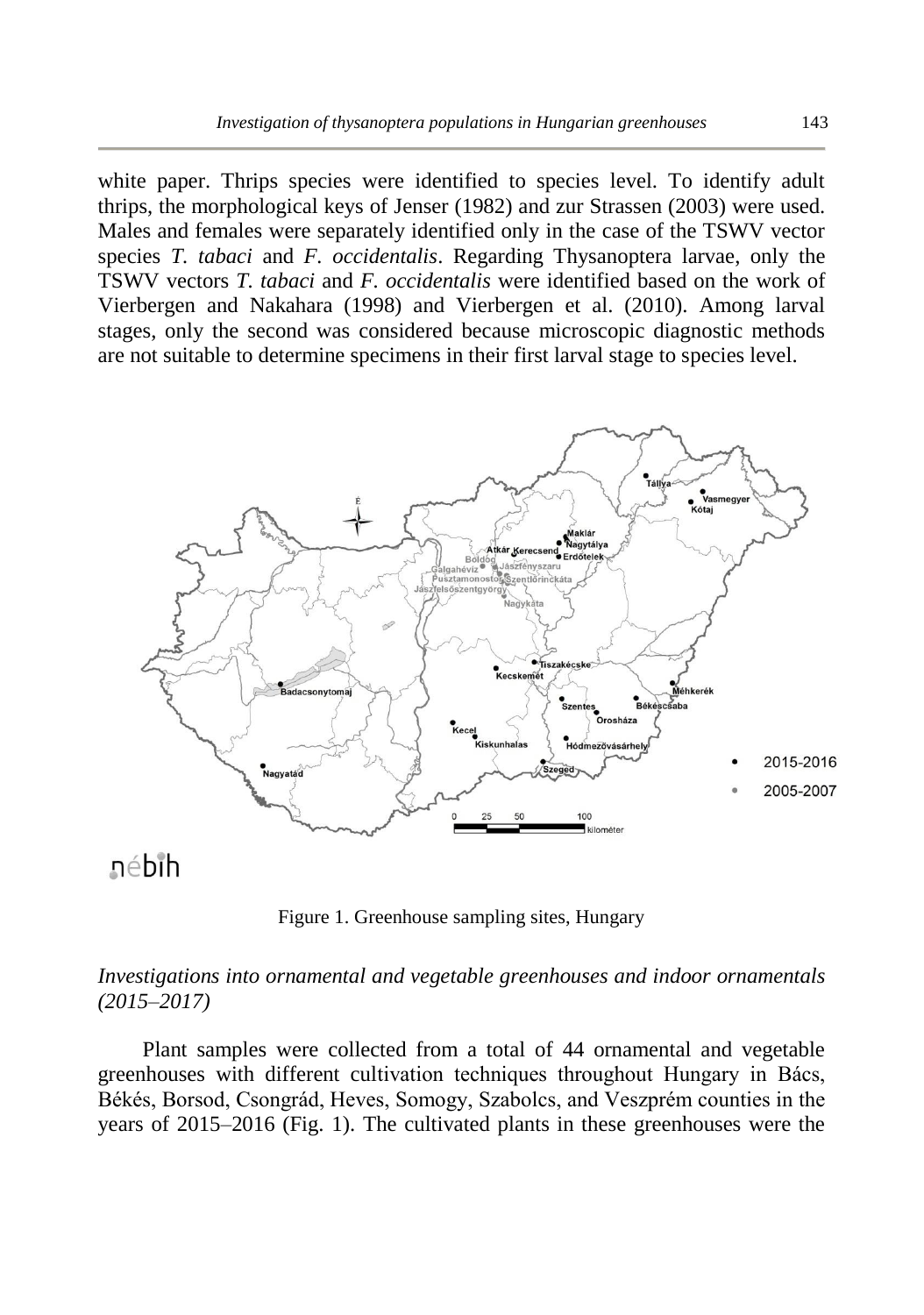following: Begonia sp., Callistephus chinensis, Capsicum annuum, Caryopteris sp., Chrysanthemum sp., Cucumis melo, Cucumis sativus, Cucurbita pepo, Cyclamen sp., Dianthus caryophyllus, Gerbera sp., Mandevilla sp., Pelargonium sp., Petunia sp., Rosa sp., Solanum lycopersicum, Verbena sp., and Viola tricolor. Almost all the examined greenhouses were well equipped, operated in enclosed spaces, and in the most cases there were nearly no weeds in their surroundings. Growers relied on chemical and biological control methods, and most of them used seedlings imported from countries, including the Netherlands and Germany. Sampling took place in 2015 from June to November two times a month; in 2016, from August to November, also two times a month, and each time a different location was sampled. From ornamental and vegetable plant samples, thrips were obtained by shaking the plants over a sheet of white paper. In each greenhouse, thrips were collected randomly from different parts of the greenhouses, and they were immersed into plastic vials containing AGA solution (10 units of 60% ethylalcohol, 1 unit of glycerine, and 1 unit of glacial acetic acid). All sampled thrips specimens were mounted on the slide according to the standard method (Mound  $\&$ Kibby 1998). Adult thrips were identified using the morphological keys of Jenser (1982) and zur Strassen (2003).

In May and July 2017, the occurrence of and damage by Thysanoptera species were observed in some offices of the National Food Chain Safety Office, Directorate of Plant Protection on certain indoor ornamental plants, including Freesia sp., Iresine herbstii, Podophyllum sp., Impatiens walleriana, Alocasia polly, Orchidea sp., and one specimen of Monstera deliciosa, which arrived from Kecskemét in January. Sampling and identification followed the protocol as described above.

#### **3. Results and discussion**

.

#### *Investigations into sweet pepper and its surroundings in Jászság* (*2005–2007*)

In the Jászság region, 12,695 thrips adults were collected in the 51 green pepper greenhouses in the years of 2005 to 2007, from June to August. The most frequent species of the greenhouses were the following: *Frankliniella occidentalis* (4,120 adults), *Thrips tabaci* (3,460 adults), *Frankliniella intonsa* (2,747 adults), *Aeolothrips intermedius* (1,155 adults), and *Thrips atratus* (1,103 adults). The other Thysanoptera species that were found in minimal numbers within the greenhouses were probably looking for alternative food sources inside (tables 1, 2).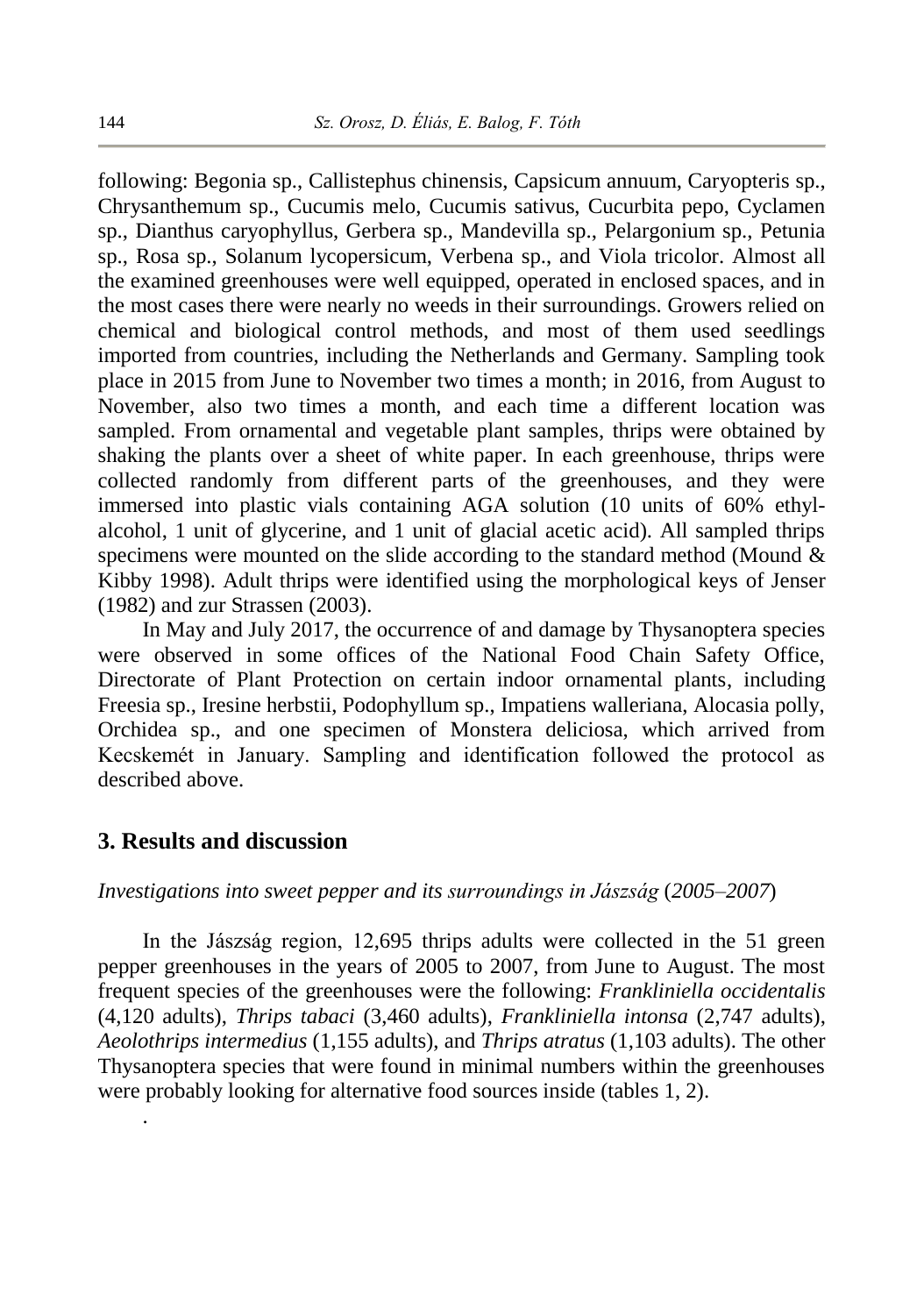|                                               | Number of specimens | Total number of  |                |
|-----------------------------------------------|---------------------|------------------|----------------|
| Thysanoptera species                          | within the          | outside the      | specimens      |
|                                               | greenhouses         | greenhouses      |                |
| Thrips tabaci (Lindeman 1888)                 | 3,460               | 3,182            | 6,642          |
| Frankliniella occidentalis (Pergande 1895)    | 4,120               | 365              | 4,485          |
| Frankliniella intonsa (Trybom 1895)           | 2,747               | 1,511            | 4,258          |
| Aeolothrips intermedius (Bagnall 1920)        | 1,155               | 880              | 2,035          |
| Thrips atratus (Haliday 1836)                 | 1,103               | 866              | 1,969          |
| Haplothrips aculeatus (Fabricius 1803)        | 29                  | 262              | 291            |
| Haplothrips angusticornis (Priesner 1921)     | $\,$ 8 $\,$         | 103              | 111            |
| Odontothrips confusus (Priesner 1926)         | 1                   | 102              | 103            |
| Taeniothrips spp.                             | 1                   | 75               | 76             |
| Thrips nigropilosus (Uzel 1895)               | 25                  | 33               | 58             |
| Anaphothrips obscurus (Müller 1776)           | 8                   | 46               | 54             |
| Aeolothrips melaleucus (Haliday 1852)         | 3                   | 37               | 40             |
| Limothrips denticornis (Haliday 1836)         | $\overline{4}$      | 31               | 35             |
| Chirothrips manicatus (Haliday 1836)          | $\overline{4}$      | 25               | 29             |
| Thrips major (Uzel 1895)                      | $\overline{4}$      | 18               | 22             |
| Neohydatothrips gracilicornis (Williams 1916) | $\boldsymbol{0}$    | 20               | 20             |
| Thrips angusticeps (Uzel 1895)                | $\overline{4}$      | 14               | 18             |
| Thrips physapus (Linnaeus 1758)               | $\boldsymbol{0}$    | 18               | 18             |
| Thrips pillichi (Priesner 1924)               | $\overline{c}$      | 13               | 15             |
| Scolothrips longicornis (Priesner 1926)       | $\overline{c}$      | 3                | 5              |
| Thrips trehernei (Priesner 1927)              | $\mathbf{0}$        | 5                | 5              |
| Frankliniella tenuicornis (Uzel 1895)         | $\mathbf{0}$        | 3                | 3              |
| Limothrips angulicornis (Jablonowski 1894)    | 1                   | $\overline{c}$   | 3              |
| Thrips incognitus (Priesner 1914)             | 3                   | $\boldsymbol{0}$ | $\mathfrak{Z}$ |
| Aptinothrips rufus (Haliday 1836)             | $\overline{0}$      | $\overline{c}$   | $\overline{c}$ |
| Haplothrips flavicinctus (Karny 1909)         | $\mathbf{0}$        | $\overline{c}$   | $\overline{c}$ |
| Melanthrips spp.                              | $\mathbf{0}$        | 2                | $\overline{c}$ |
| Thrips dubius (Priesner 1927)                 | 1                   | 1                | $\mathfrak{2}$ |
| <b>Bolothrips bicolor</b> (Heeger 1852)       | $\boldsymbol{0}$    | 1                | 1              |
| Thrips minutissimus (Linnaeus 1758)           | $\Omega$            | 1                | 1              |
| Thrips validus (Karny 1910)                   | $\overline{0}$      | 1                | 1              |
| Total                                         | 12,685              | 7,624            | 20,309         |

Table 1. Thysanoptera species of sweet pepper greenhouses and their surroundings (Jászság region, 2005–2007)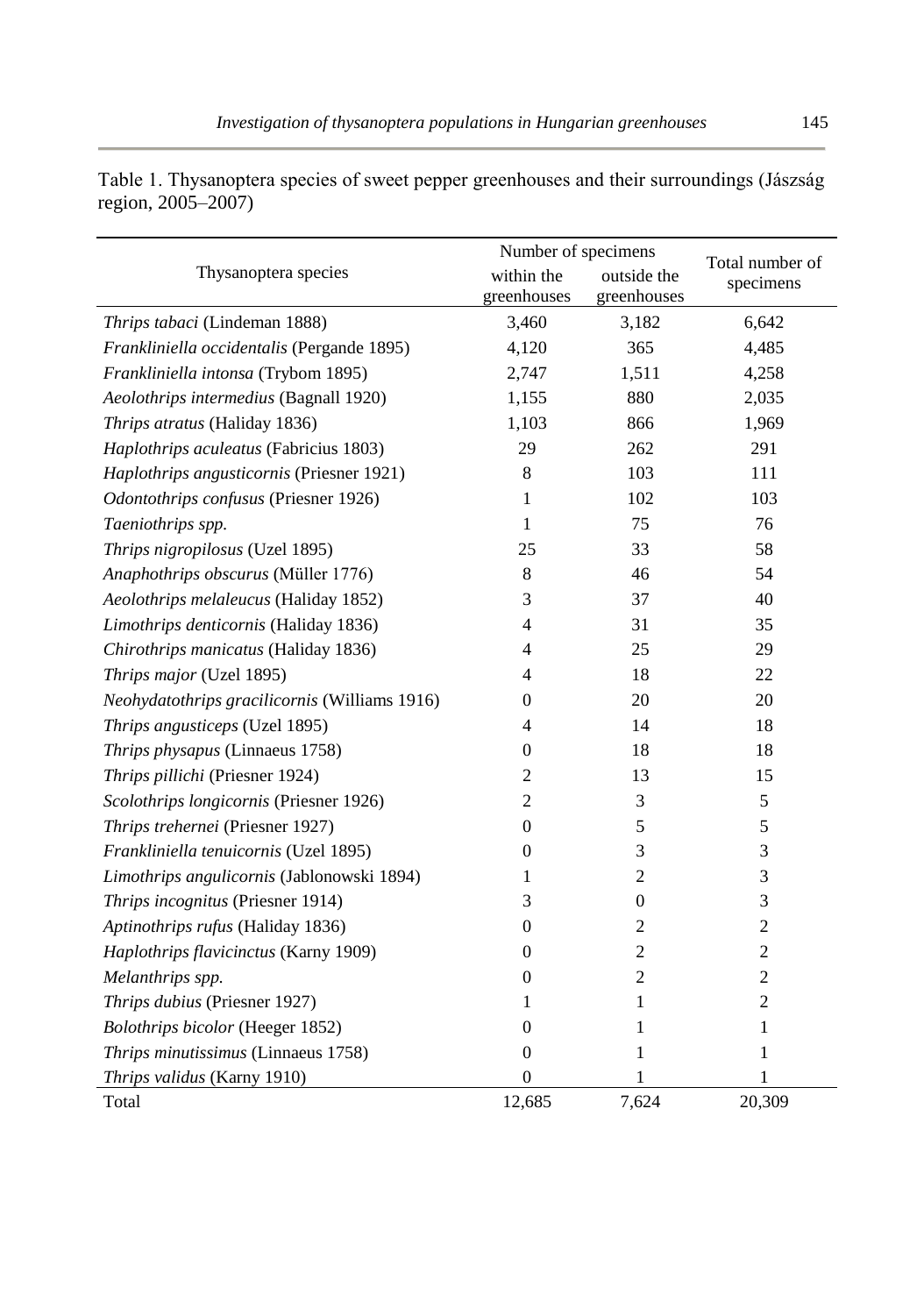| Year 2005 (n = 153)        | Number of | $\%$ |
|----------------------------|-----------|------|
|                            | specimens |      |
| Thrips tabaci              | 1,871     | 29.4 |
| Frankliniella occidentalis | 1,286     | 20.2 |
| Frankliniella intonsa      | 1,080     | 17   |
| Aeolothrips intermedius    | 1,043     | 16.3 |
| Thrips atratus             | 1,056     | 16.5 |
| Other thrips species       | 40        | 0,6  |
| Total                      | 6,376     | 100  |
| Year 2006 (n = 153)        |           |      |
| Thrips tabaci              | 962       | 24   |
| Frankliniella occidentalis | 1,808     | 45   |
| Frankliniella intonsa      | 1,132     | 28.4 |
| Aeolothrips intermedius    | 23        | 0.7  |
| Thrips atratus             | 41        | 1    |
| Other thrips species       | 38        | 0.9  |
| Total                      | 4,004     | 100  |
| Year 2007 (n = 153)        |           |      |
| Thrips tabaci              | 627       | 27.1 |
| Frankliniella occidentalis | 1,026     | 44.3 |
| Frankliniella intonsa      | 535       | 23.1 |
| Aeolothrips intermedius    | 89        | 3.8  |
| Thrips atratus             | 6         | 0.3  |
| Other thrips species       | 32        | 1.4  |
| Total                      | 2,315     | 100  |

Table 2. Thysanoptera species and their relative frequency in sweet pepper greenhouses (Jászság region)

In 2005, *T. tabaci* was the dominant species with a frequency of 29.4% in the greenhouses. This polyphagous species is assumed to have invaded the greenhouses in large numbers from the weeds in the surroundings. However, in 2006 and 2007, *F. occidentalis* was the dominant pest in the greenhouses, with a relative frequency of 45% and 44.3% resp. This species was also found in weed species in the surroundings of the greenhouses. The number of *F. occidentalis* males in greenhouses is a factor worth monitoring. In 2005, 2006, and 2007, there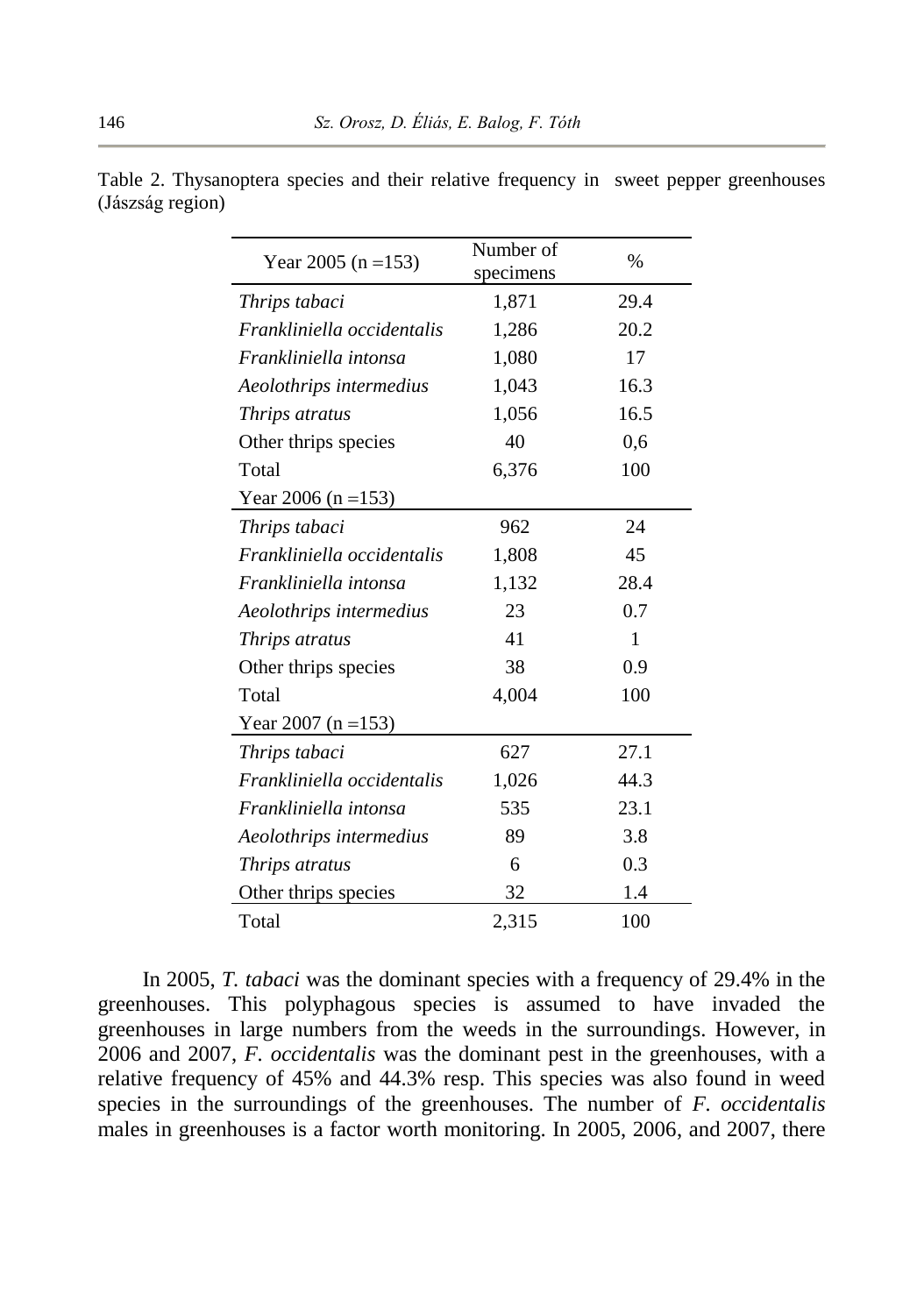were found 273, 326, and 189 male specimens resp. The ratio of males to females is approximately equal to the one stated by Lubinkhof and Foster (1977), that is: within a population, the number of females is usually four times higher than that of males. The polyphagous *F. intonsa* had a large number of individuals in the greenhouses during the investigated period. In 2006, its frequency (28.4%) was higher than that of *T. tabaci*. In our study, *F. intonsa* occurred in smaller numbers on the weeds of the surroundings than in the sweet pepper greenhouse. *Thrips atratus*, on the other hand, damages mainly the species of families Caryophyllaceae and Lamiaceae (Jenser 1998). In 2005, this thrips species had an extremely high number of individuals in sweet pepper (16.5%). However, the population collapsed in 2006 (1%), and in 2007 it completely disappeared (0.3%) from the greenhouses. The reason behind this phenomenon is yet to be discovered. In 2005, the predator *A. intermedius* was found settled within the greenhouses in a relatively large number (16.3%) from the weeds in the surrounding environment, and the appearance of this predator species probably also contributed to the decline in the number of phytophagous Thysanoptera species, especially *T. tabaci*, in the population of 2006. However, the following two years witnessed a decrease in the population of *A. intermedius*. In 2006, the relative frequency of this species was  $0.7\%$ , whereas in 2007 it was slightly higher, with a value of 3.8%. In 2007, the total number of the most frequent Thysanoptera species declined by 36.5% compared to the year 2005 (*Table 2*).

Our study investigated which weed species *F. occidentalis* occurred on during the vegetation period in the surroundings of the greenhouses (*Table 3*). In 2005– 2007, the following weed species played important roles in maintaining colonies of *F. occidentalis* in the surroundings of the studied greenhouses: *Medicago sativa*, *Galinsoga parviflora*, *Convolvulus arvensis*, *Erigeron annuus*, *Trifolium pratense*, *T. repens*, *Amaranthus retroflexus*, *Ambrosia artemisiifolia*, and *Chenopodium album*. Being the major elements of the plant assemblage of the surroundings of the greenhouses, these species were quite frequent and presented a relatively high coverage during the study – so, they played an important role during the vegetation period. According to literature, *F. occidentalis* does not occur in large numbers in the field on any of the following weed species: *E. annuus*, *T. pratense*, or *A. artemisiifolia*. During the study, *F. occidentalis* was found on these plants in small numbers and with low frequency. Furthermore, no literature mentions the following species as sources of *F. occidentalis* in the fields: *Calystegia sepium*, *Galium verum*, *Lactuca serriola*, and *Lamium amplexicaule*. The ratio of males in the weeds of the surroundings of greenhouses was approximately 50%. *T. tabaci* was found in high numbers within greenhouses and on the plants outside. The onion thrips was present in large numbers in the surroundings of the greenhouses.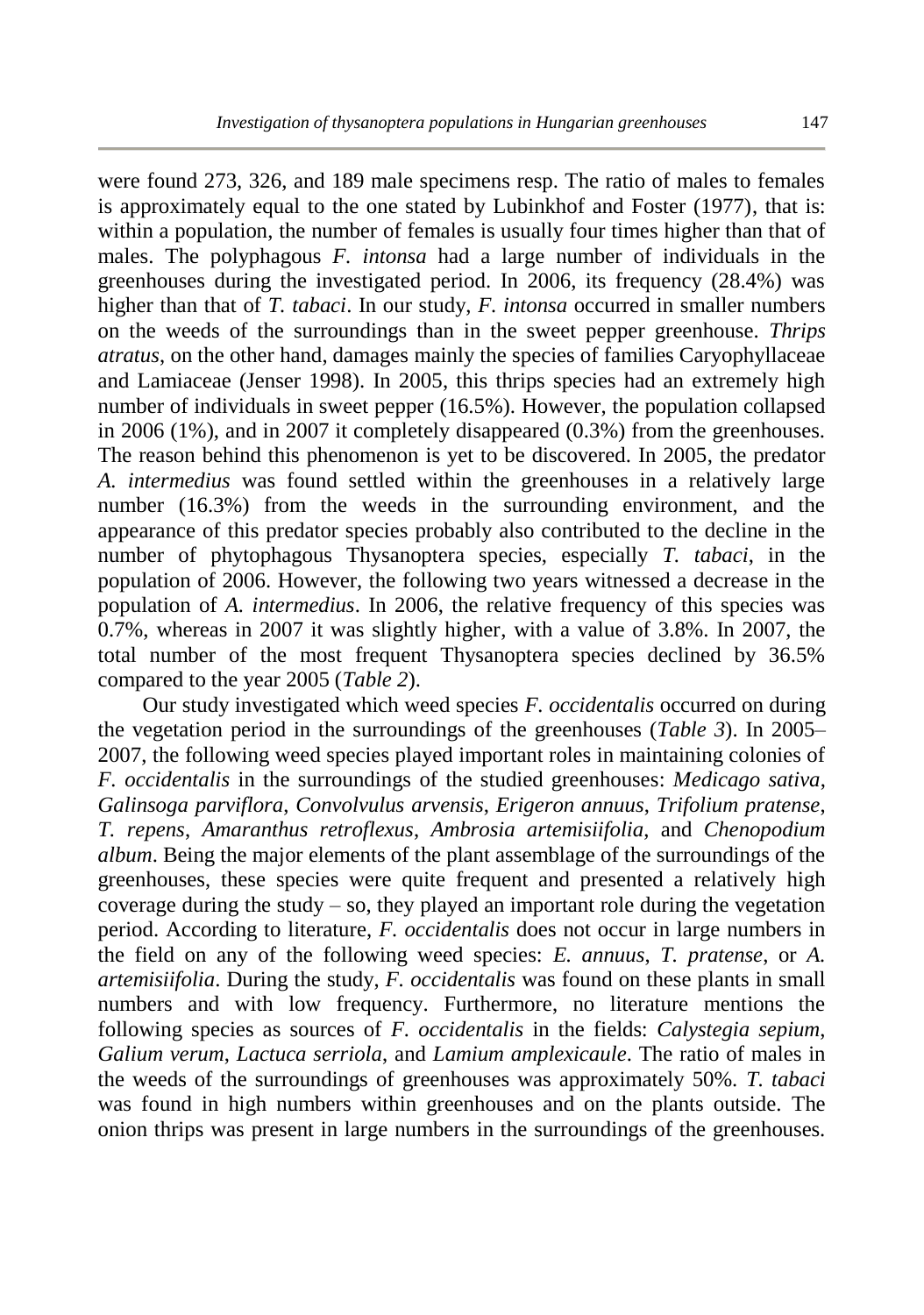This species occurred on almost all investigated weeds except the following: *Cirsium arvense*, *Cichorium inthybus*, and *Crepis rhoeadifolia*. However, these weeds were not frequent during the investigation period. *Convolvulus arvensis*, *Lamium amplexicaule*, *Anthemis arvensis*, and *Trifolium* species, on the other hand, were common during the years of the study and were present with a relatively high coverage, but *T. tabaci* had a relatively low population on these particular weeds. In summary, we found that large numbers of this pest may establish and propagate within the greenhouses from the weed composition of the surroundings. The species number and relative frequency of the polyphagous *F. intonsa* was lower on the examined weeds than those of *T. tabaci*. The most important sources for *F. intonsa* colonization in the study period were *Medicago sativa*, *Convulvulus arvensis*, *Trifolium repens*, *Trifolium pratense*, and *Melilotus officinalis*; and although the thrips was present in relatively high numbers also on *Calystegia sepium*, the weed was not so frequent and had a lower coverage. We found that *F. intonsa* had higher average number of individuals on certain plants as compared to *T. tabaci*. We also observed the presence of *T. atratus*, a polyphagous pest that mainly damages members of families Caryophyllaceae and Lamiaceae (Jenser 1998). *T. atratus* occurred in the highest numbers during the investigation years in the following plants: *Conium maculatum*, *Cytisus nigricans*, *Medicago sativa*, *Sambucus ebulus*, *Galium verum*, *Senecio vulgaris*, *Stellaria media*, and *Taraxacum officinale*. During our survey, *A. intermedius* was found on most plants; however, the most important sources for its establishment are probably the following species: *Melilotus officinalis*, *Medicago sativa*, *Conyza canadensis*, *Conium maculatum*, *Anthemis arvensis*, and *Erigeron annuus*. In 2005, *A. intermedius* adults were found in the vicinity of the greenhouses with a relative frequency of 75%, and the same species also had a high relative frequency (16.5%) within greenhouses that year (*Table 2*). In the following years, the population declined on greenhouse plants. According to Franco et al. (1999), *A. intermedius* is able to reduce the number of phytophagous Thysanoptera species mostly under field conditions, its predator role not being important in the greenhouses mainly because this species cannot complete its development on *F. occidentalis*.

## *Possibilities of transmitting tomato spotted wilt virus (TSWV) in the Jászság region (2005–2007)*

Literature shows that out of the 43 weed species we found in the surroundings of the greenhouses 26 proved to be TSWV reservoir hosts (*Table 3*). During our study, the most important reservoir TSWV host plant was sweet pepper (*Capsicum annuum*) (Hausbeck et al. 1992, Bitterlich & MacDonald 1993). During the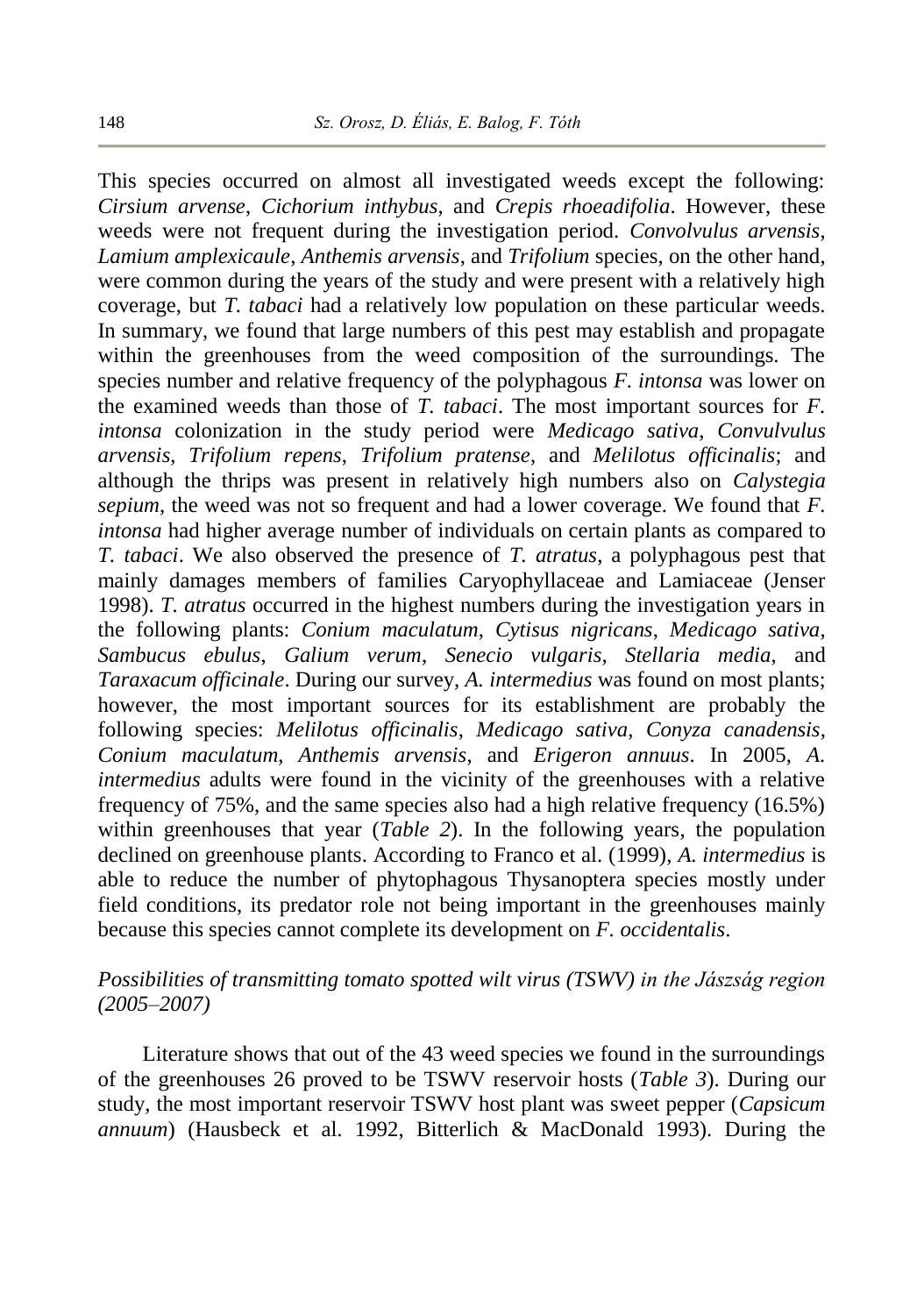summers, TSWV reservoir weed hosts with relatively high frequency and coverage were: *Amaranthus retroflexus*, *Ambrosia artemisiifolia* (Stobbs et al. 1992), *Anthemis arvensis* (Chatzivassiliou et al. 2000), *Chenopodium album* (Cho et al. 1986; Stobbs et al. 1992, Latham and Jones 1997), *Conyza canadensis* (Stobbs et al. 1992), *Convolvulus arvensis* (Stobbs et al. 1992, Mertelik et al. 1996), *Galinsoga parviflora* (Cho et al. 1986, Mertelik et al. 1996), *Lamium amplexicaule* (Stobbs et al. 1992), *Sonchus oleraceus* (Cho et al. 1986, Stobbs et al. 1992, Bitterlich & MacDonald 1993), *Stellaria media* (Cho et al. 1986, Stobbs et al., 1992, Bitterlich & MacDonald 1993, Latham & Jones 1997), and *Trifolium repens* (Stobbs et al. 1992).

In Hungary, *F. occidentalis* and *T. tabaci* both play a special role in the transmission of TSWV in the greenhouses and in the fields resp. (Jenser & Gáborjányi 1998). The TSWV is acquired from reservoir plants by the vector Thysanoptera larvae, and the adults are responsible for its transmission (Sakimura 1960). Based on our study, the most important TSWV weed hosts with high frequency and cover in the surroundings of the greenhouses, on which mass population of *T. tabaci* adults and larvae occurred, are the following: *A. retroflexus*, *A. artemisiifolia*, *A. arvensis*, *C. canadensis*, *C. arvensis*, *G. parviflora*, *L. amplexicaule*, *S. media*, *T. officinale*, and *T. repens*. In the vicinity of the examined greenhouses, *S. media* occurred the whole year (spring, summer, autumn, winter) with a relatively large cover. On this plant, the number of *T. tabaci* larvae was the highest in the summer months (from June to August).

|            |  |  | Table 3. Weed species in the surroundings of sweet pepper greenhouses (Jászság region, |  |  |  |
|------------|--|--|----------------------------------------------------------------------------------------|--|--|--|
| 2005–2007) |  |  |                                                                                        |  |  |  |

| Weed species            | TSWV reservoir (+) |
|-------------------------|--------------------|
| Achillea millefolium    |                    |
| Amaranthus retloflexus  | $^+$               |
| Ambrosia artemisiifolia | $^{+}$             |
| Anthemis arvensis       |                    |
| Artiplex tatarica       |                    |
| Calystegia sepium       |                    |
| Capsella bursa-pastoris | $^+$               |
| Capsicum annuum         | $^{+}$             |
| Chenopodium album       | $^{+}$             |
| Cichorium inthybus      | $^{+}$             |
| Cirsium arvense         |                    |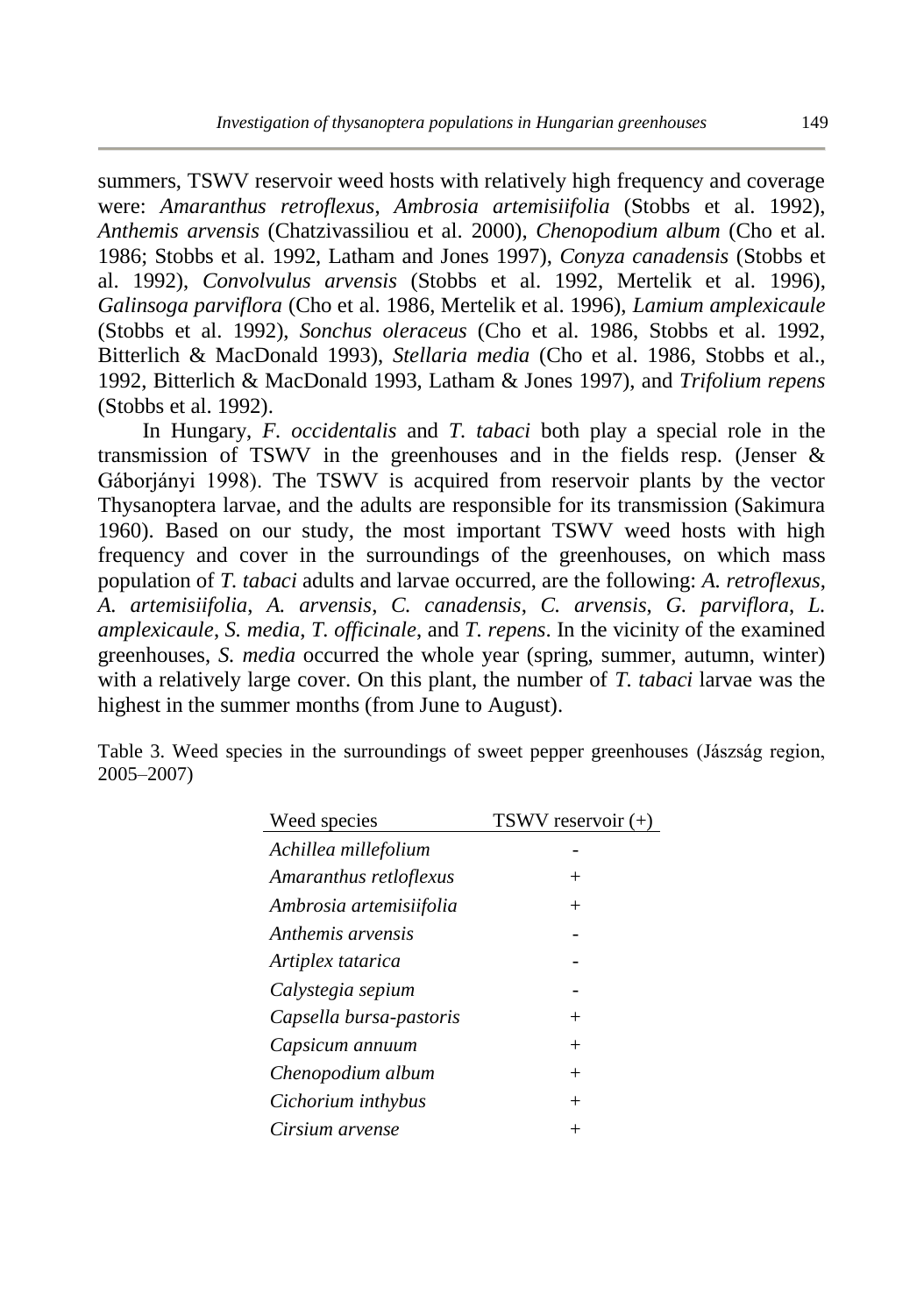| Weed species          | TSWV reservoir (+) |
|-----------------------|--------------------|
| Conium maculatum      | $^{+}$             |
| Convulvulus arvensis  | $+$                |
| Conyza canadensis     |                    |
| Crepis rhoeadifolia   |                    |
| Cytisus nigricans     |                    |
| Erigeron annuus       |                    |
| Galinsoga parviflora  | $\overline{+}$     |
| Gallium verum         | $^{+}$             |
| Galium aparine        | $^{+}$             |
| Lactuca serriola      | $+$                |
| Lamium amplexicaule   | $^{+}$             |
| Lepidium draba        |                    |
| Lotus coeniculatus    |                    |
| Matricaria maritima   | $^{+}$             |
| Medicago sativa       |                    |
| Melandrium album      |                    |
| Melilotus officinalis | $^{+}$             |
| Raphanus raphanistrum |                    |
| Rumex obsutifolius    | $^{+}$             |
| Sambucus ebulus       |                    |
| Senecio vulgaris      | $^{+}$             |
| Sysimbrium sophia     |                    |
| Sonchus oleraceus     | $^{+}$             |
| Stellaria media       | $+$                |
| Stenactis annua       |                    |
| Taraxacum officinale  | $^{+}$             |
| Thalspi arvense       |                    |
| Trifolium pratense    | $^{+}$             |
| Trifolium repens      | $^{+}$             |
| Urtica dioica         | $\, +$             |
| Vicia villosa         |                    |
| Viola oleracea        |                    |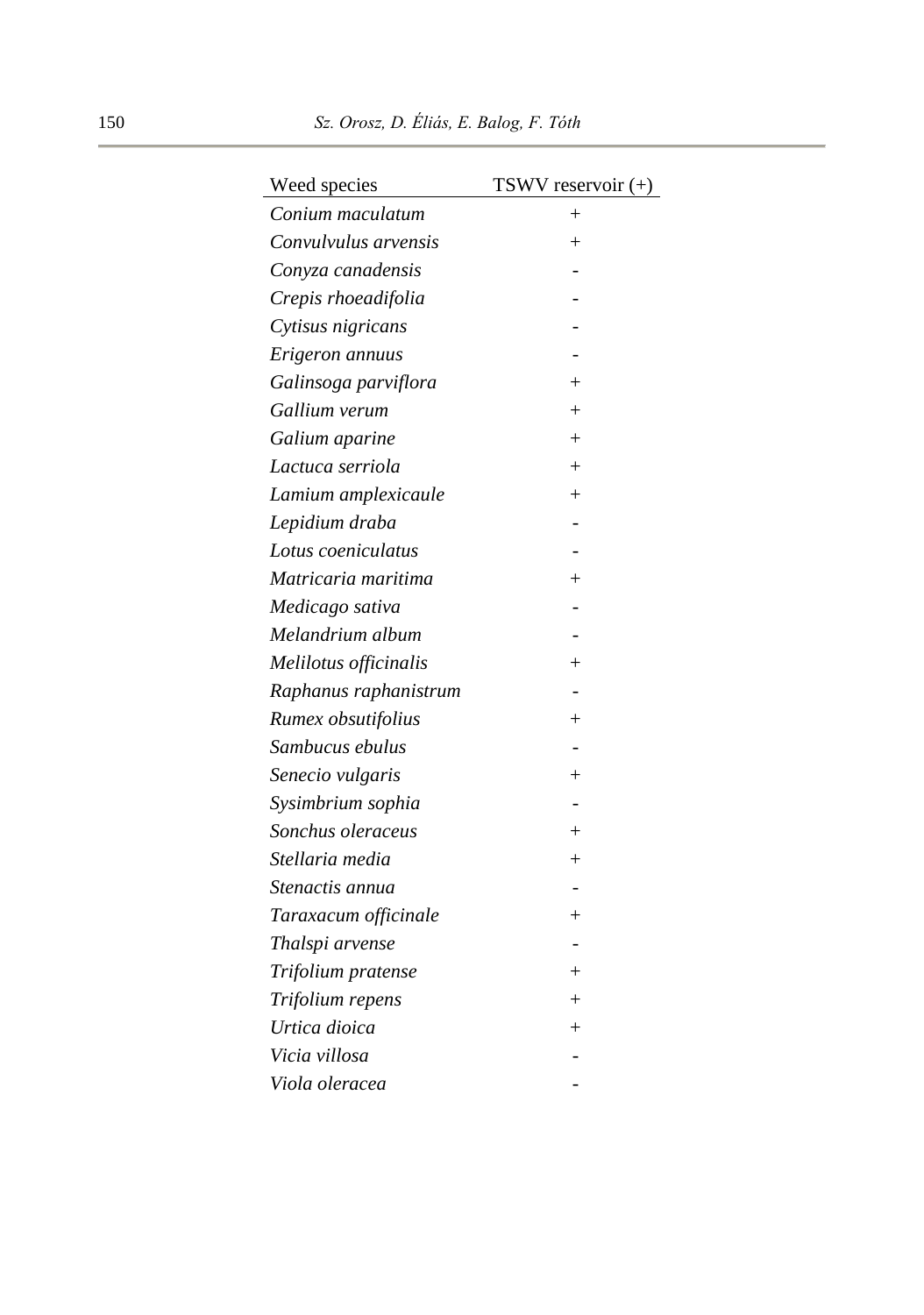| Date of collection | Plant species          | Number of<br>specimens |
|--------------------|------------------------|------------------------|
| 28.07.2005         | Capsicum annuum        |                        |
| 30.07.2005         | Erigeron annuus        | 2                      |
| 31.07.2006         | Conyza canadensis      |                        |
| 02.08.2006         | Ambrosia artemsiifolia |                        |
| 25.07.2007         | Medicago sativa        |                        |
| 26.07.2007         | Conium maculatum       |                        |
| 04.09.2007         | Capsicum annuum        |                        |
| 05.09.2007         | Galinsoga parviflora   | 2                      |

Table 4. Occurrence of *Thrips tabaci* males (Jászság region)

The arrhenotokous populations of *T. tabaci* – in which males are present – are efficient vectors of TSWV, while the thelotokous populations are not able to transmit the virus (Zawirska 1976, Chatzivassiliou et al. 1999). Since the presence of *T. tabaci* males was proven in the vicinity of our investigated greenhouses, we came to the conclusion that in our country *T. tabaci tabaci* populations also transmit TSWV. From June 2005 to September 2007, 10 male specimens were collected in the Jászság region. According to literature, the following plants have not yet been cited as potential hosts of *T. tabaci* males: *Ambrosia artemisiifolia*, *Capsicum. annuum*, *Conium maculatum*, *Conyza canadensis*, and *Erigeron annuus* (*Table 4*)*.* From June 2005 to September 2007, 12 *F. occidentalis* larvae were collected from the following plants: *Amaranthus retroflexus*, *Chenopodium album*, *Gallinsoga parviflora*, and *Medicago sativa* (*Table 5*).

Table 5. Occurrence of *Frankliniella occidentalis* larvae (Jászság region)

| Date of collection | Plant species          | Number of<br>specimens |
|--------------------|------------------------|------------------------|
| 28.07.2005         | Medicago sativa        | 2                      |
| 31.07.2006         | Medicago sativa        | 3                      |
| 25.06.2007         | Medicago sativa        | 2                      |
| 25.07.2007         | Medicago sativa        |                        |
| 25.07.2007         | Amaranthus retroflexus |                        |
| 04.09.2007         | Chenopodium album      |                        |
| 05.09.2007         | Galinsoga parviflora   |                        |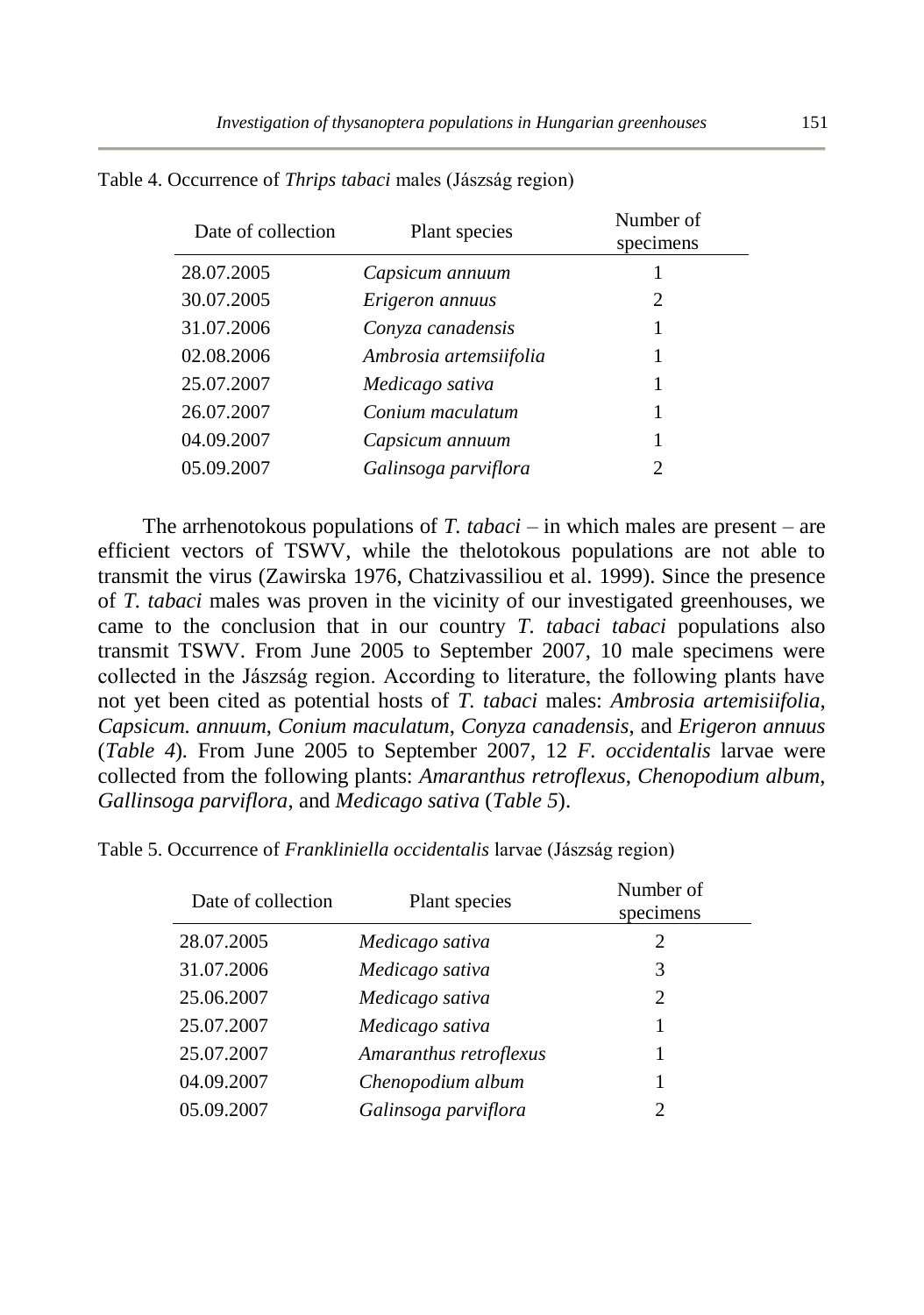We concluded that in the vicinity of the sweet pepper greenhouses in the Jászság region the risk of TSWV transmission is quite high since the number of TSWV reservoir host weed species present with large coverage in the surroundings was high. These plants can play a significant role in *T. tabaci* transmitting TSWV to sweet pepper during the vegetation period. This virus overwinters within Stellaria media or within other annual or perennial weeds (*Capsella bursa-pastoris*, *Lamium amplexicaule*, *Convolvulus arvensis*, and *Melilotus officinalis*). Certain TSWV reservoir weeds found present until late October/early November, such as *Amaranthus retroflexus*, *Ambrosia artemisiifolia*, *Conyza canadensis*, and *Galinsoga parviflora* in our surveys, may play an important role in supplying TSWV to overwintering *T. tabaci* females. The most important TSWV reservoir hosts in the vicinity of the greenhouses are *Stellaria media* and *Galinsoga parviflora* (Zawirska et al. 1983, Mertelik & Mokra, 1996, Jenser et al. 2009). We found that in the vicinity of the greenhouses in the Jászság region there is a high risk of *T. tabaci* transmitting TSWV, as the number of adults and larvae was high, and a wide range of TSWV reservoir weed hosts had high large cover values in the vicinity of the greenhouses. *T. tabaci* males occurred on many weed species; so, *T. tabaci tabaci* populations can also transmit TSWV in Hungary. The frequency of *F. occidentalis* males on weeds in the vicinity of the greenhouses was approximately 50%. F. occidentalis males proved to be more efficient vectors than females within a population (van de Wetering et al. 1998). As *F. occidentalis* is a more efficient vector of TSWV than *T. tabaci* (Wijkamp et al. 1995, Chatzivasiliou et al. 2002) and, taking into account the extremely high number of males in the environment of greenhouses, *F. occidentalis* is safe to say to have a major role in the risk of developing TSWV epidemics in sweet pepper greenhouses. The presence of *T. tabaci* and *F. occidentalis* together poses a high risk for sweet pepper because, after overwintering, *T. tabaci* females can infest the crop in the spring, while the adults of *F. occidentalis* can infest the plants during autumn.

## *Investigations into different ornamental and vegetable greenhouses and indoor ornamentals (2015–2017)*

Throughout Hungary, a total of 3,194 thrips adults were collected in the 44 different greenhouses in the years of 2015 and 2016, from June to November. The most abundant species within all greenhouses, with the highest number of individuals was *Frankliniella occidentalis* (2,330 females, 176 males), with a relative frequency of 78.45% (*Table 6*). It was found in large numbers in all the studied places, but the highest colonies of *F. occidentalis* were found on the following plants: *Callistephus chinensis*, *Capsicum annuum*, *Chrysanthemum sp*.,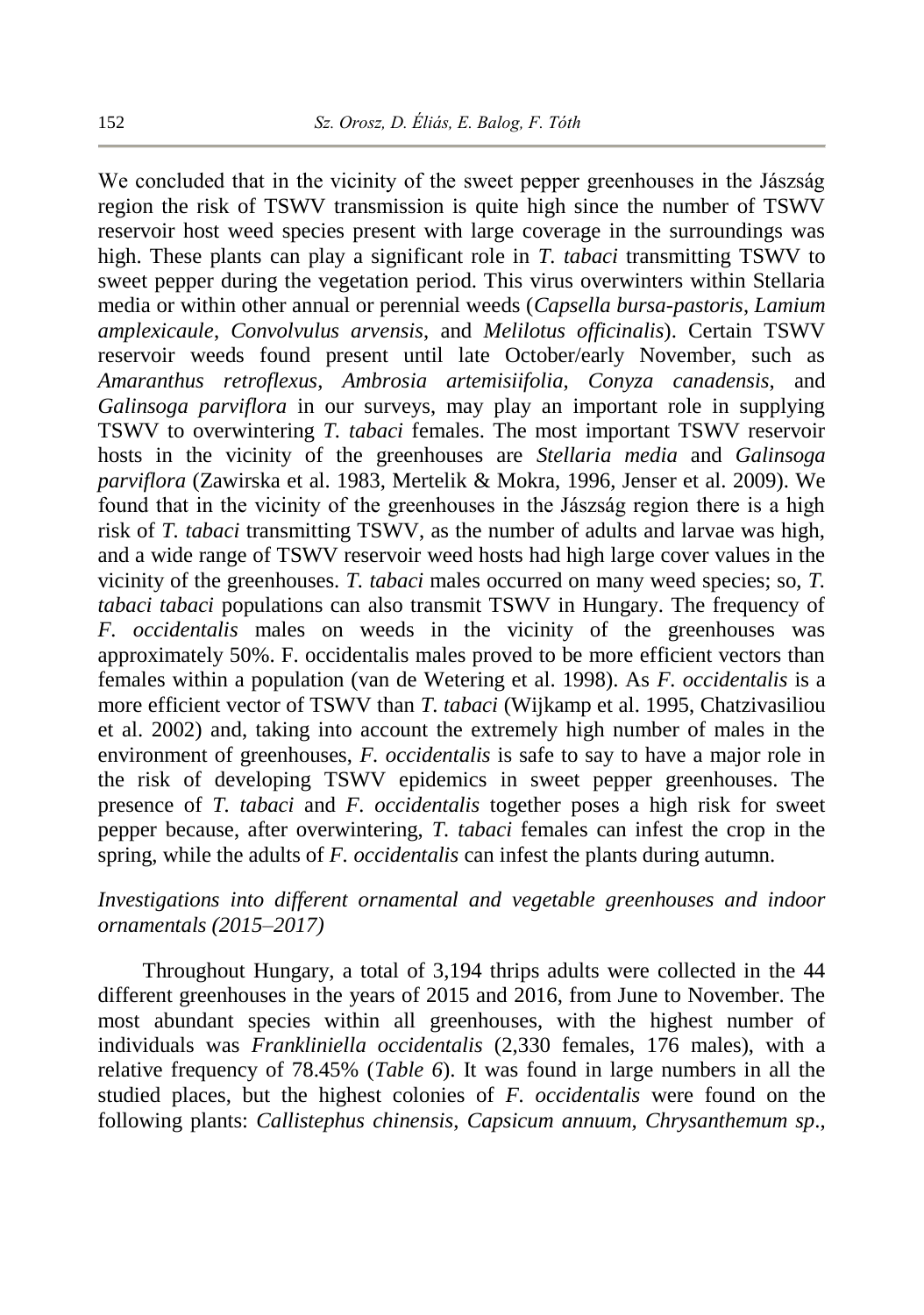*Dianthus caryophyllus*, and *Gerbera sp*. (*Table 7*). In 2015–2016, the number of *T. tabaci* was extremely low in the greenhouses; its relative frequency was only 1.6%. From the total catch of 51 *T. tabaci*, 31 specimens occurred in one particular sweet pepper greenhouse covered with weeds in its surroundings (23. 06. 2015, Vasmegyer). The remaining 20 *T. tabaci* specimens were found scattered in the other studied areas. The main reason of this situation was probably that almost all the examined greenhouses were well equipped and in most cases there were no weeds in their surroundings, and *T. tabaci* normally invades greenhouses from the environment. The polyphagous *F. intonsa* also had a low number of individuals within the greenhouses, yet the figures were higher than those of *T. tabaci* during the investigated period, with a relative frequency of 11%. From the total of 348 *F. intonsa* captured, 221 specimens were found on *Cucumis melo* (08. 07. 2015, Erdőtelek), and the remaining specimens were found in very low numbers in other studied areas. We believe *F. intonsa* was also unable to invade greenhouses in high numbers from outside for the same reason *T. tabaci* was not. Following the same reasoning, the predator *Aeolothrips intermedius* is also unable to colonize greenhouses from the environment. To support our assumption, a total of only 12 specimens were counted within the greenhouses during the entire study period. The additionally found Thysanoptera species of greenhouses (*Thrips atratus*, *Thrips timidus*, and *Taeniothrips spp*. with 1-1 specimen) were probably only seeking alternative food sources (*Table 6*).

| Years 2015–2016 (n = 44)   | Number of specimens | $\frac{0}{0}$ |
|----------------------------|---------------------|---------------|
| Frankliniella occidentalis | 2,506               | 78.45         |
| Frankliniella intonsa      | 348                 | 11            |
| Echinothrips americanus    | 274                 | 8.55          |
| Thrips tabaci              | 51                  | 1.6           |
| Aeolothrips intermedius    | 12                  | 0.3           |
| Other thrips species       | 3                   | 0.1           |
| Total                      | 3.194               | 100           |

Table 6. Thysanoptera species and their relative frequency in different ornamental and vegetable greenhouses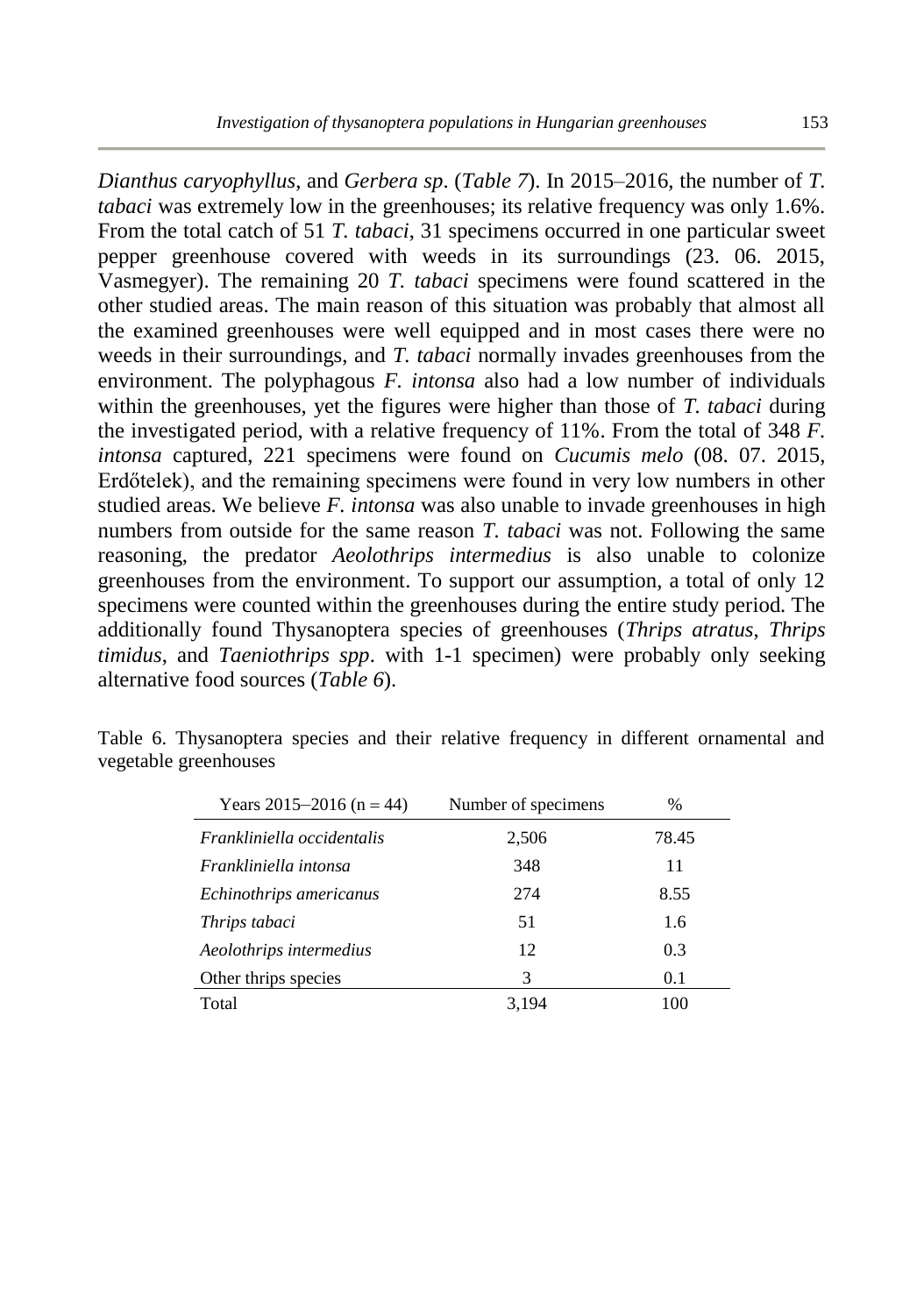| Host plant             | Total number<br>of specimens | Total number of<br>samples (n) | Number of specimens/<br>Sample units |
|------------------------|------------------------------|--------------------------------|--------------------------------------|
| Begonia spp.           | 102                          | 3                              | 34                                   |
| Callistephus chinensis | 104                          | 1                              | 104                                  |
| Capsicum annuum        | 653                          | 7                              | 93                                   |
| Caryopteris spp.       | 22                           | 1                              | 22                                   |
| Chrysanthemum spp.     | 761                          | 12                             | 64                                   |
| Cucumis melo           | 24                           | 3                              | 8                                    |
| Cucumis sativus        | 110                          | 1                              | 55                                   |
| Cucurbita pepo         | 1                            | 1                              | 1                                    |
| Cyclamen spp.          | 24                           | $\overline{c}$                 | 12                                   |
| Dianthus caryophyllus  | 122                          | 1                              | 122                                  |
| Gerbera spp.           | 242                          | 2                              | 121                                  |
| Mandevilla spp.        | 58                           | 1                              | 58                                   |
| Pelargonium spp.       | 98                           | 2                              | 49                                   |
| Petunia sp.            | 16                           | 1                              | 16                                   |
| Rosa sp.               | 9                            | 1                              | 9                                    |
| Solanum lycopersicum   | 102                          | 3                              | 34                                   |
| Verbena spp.           | 41                           | 1                              | 41                                   |
| Viola tricolor         | 17                           | 1                              | 17                                   |

Table 7. Occurrence of *Frankliniella occidentalis* on different ornamental and vegetable greenhouses (Hungary, 2015–2016)

Table 8. Occurrence of *Echinothrips americanus* on ornamental greenhouses (Southern Hungary, 2015–2016)

| Host plant             | Number of<br>specimens | Location         | Date of<br>collection |
|------------------------|------------------------|------------------|-----------------------|
| Gerbera spp.           | 53                     | Szeged           | 27.08.2015            |
| Begonia spp.           | 65                     | Hódmezővásárhely | 27.08.2015            |
| Pelargonium sp.        | 43                     | Hódmezővásárhely | 27.08.2015            |
| Petunia spp.           | 10                     | Hódmezővásárhely | 27.08.2015            |
| Verbena spp.           | 23                     | Hódmezővásárhely | 27.08.2015            |
| Gerbera spp.           | 45                     | Szeged           | 06.10.2016            |
| Callistephus chinensis | 35                     | Hódmezővásárhely | 06.10.2016            |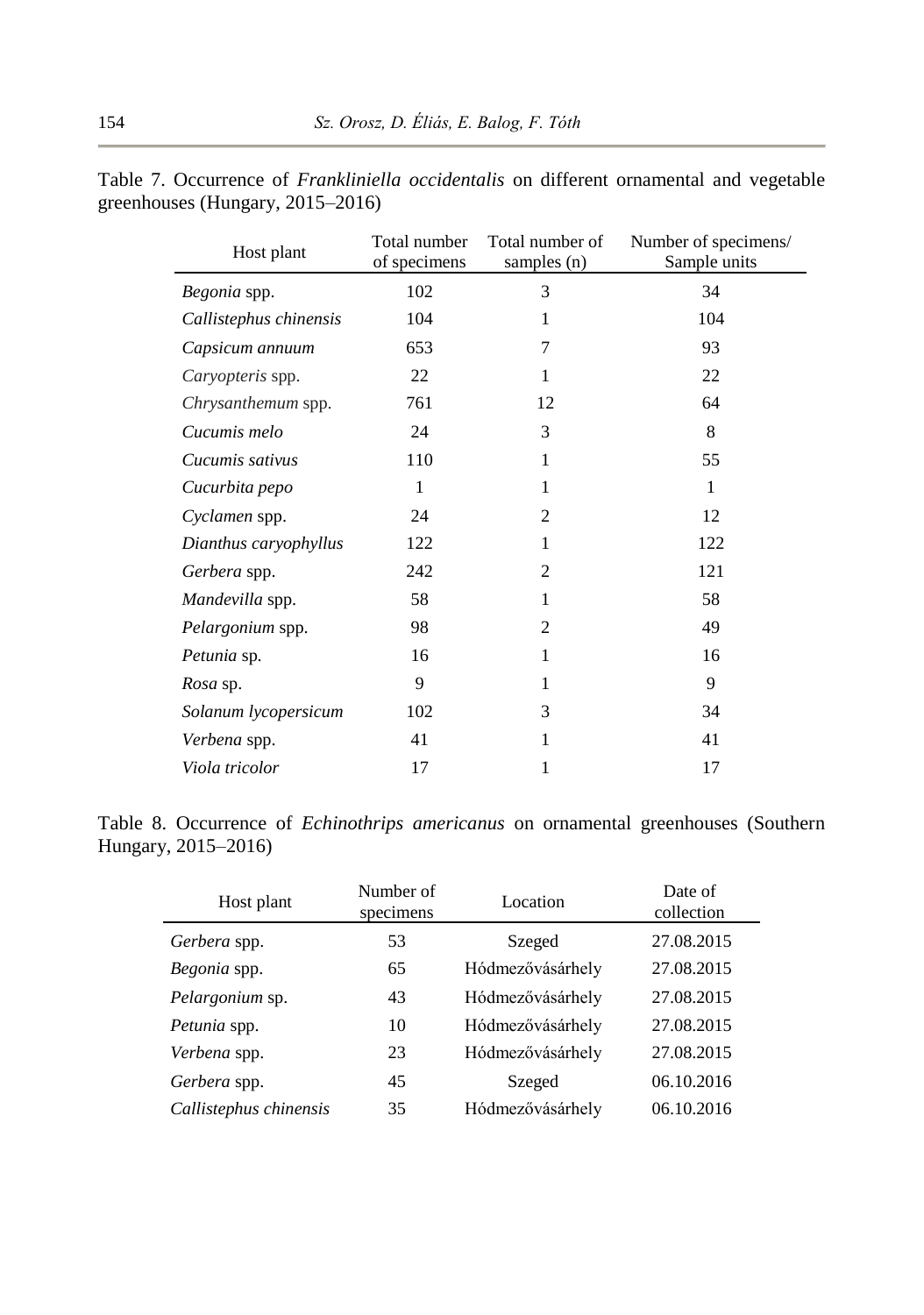| Host plant              | Number of<br>specimens | Location        | Date of<br>collection |
|-------------------------|------------------------|-----------------|-----------------------|
| Monstera deliciosa      | 13                     | Kecskemét       | 24.01.2017            |
| Freesia spp.            | 16                     | <b>Budapest</b> | 09.05.2017            |
| Iresine herbstii        | 18                     | <b>Budapest</b> | 09.05.2017            |
| <i>Podophyllum</i> spp. | 23                     | <b>Budapest</b> | 09.05.2017            |
| Impatiens walleriana    | 11                     | <b>Budapest</b> | 09.05.2017            |
| Alocasia polly          | 15                     | <b>Budapest</b> | 09.05.2017            |
| Orchidea spp.           | 8                      | <b>Budapest</b> | 03.07.2017            |

Table 9. Occurrence of *Hercinothrips femoralis* on indoor ornamentals

A relatively high number of *Echinothrips americanus* (274 adults) were found on ornamentals (*Gerbera* sp., *Begonia* sp., *Pelargonium* sp., *Petunia* sp., *Verbena* sp., and *Callistephus chinensis*) in Szeged and Hódmezővásárhely (southern Hungary) (tables 6, 8). Feeding on leaves, the invasive, polyphagous *E. americanus* is known to cause a direct damage to ornamentals in greenhouses. The favourite host families of this species are Araceae and Balsaminaceae. Being a Nearctic species with a native distribution area including the eastern parts of North America, *E. americanus* was first described as a greenhouse pest in the USA in 1984, with *Impatiens* spp. (Oetting 1987) as the most important hosts. It was first recorded in Europe within a tropical glasshouse in England in 1989. In France, the first author collected the species in 1997 on *Hibiscus* spp. The damage caused to infested plants was described as discoloured spots on leaves, a typical symptom caused by the sucking of thrips larvae and adults (Vierbergen 1998). Because of the lack of obvious damage on commonly cultivated hosts, such as *Syngonium* and *Dieffenbachia*, the species spread fast within Europe. The first appearance of *E. americanus* was recorded in 2004 in Hungary in August, when 14 specimens were found on an imported *Dieffenbachia* in Szeged, southern Hungary (Vierbergen et al. 2006). Till now, E*. americanus* has remained somewhat isolated around the original site, Szeged, and although the pest was found in the greenhouses in the neighbouring town of Hódmezővásárhely as well, in 2017, specimens of *Hercinothrips femoralis* were found with signs of their damage on some indoor ornamental plants, such as *Monstera deliciosa*, *Freesia*, *Iresine herbstii*, *Podophyllum*, *Impatiens walleriana*, *Alocasia polly*, and *Orchidea* (*Table 9*). Infested plants had spots of discolouration on their leaves. *H. femoralis*, a polyphagous species is native to tropical areas. In Europe, it damages both greenhouse and indoor ornamentals (zur Strassen 2003). The first appearance of *H.*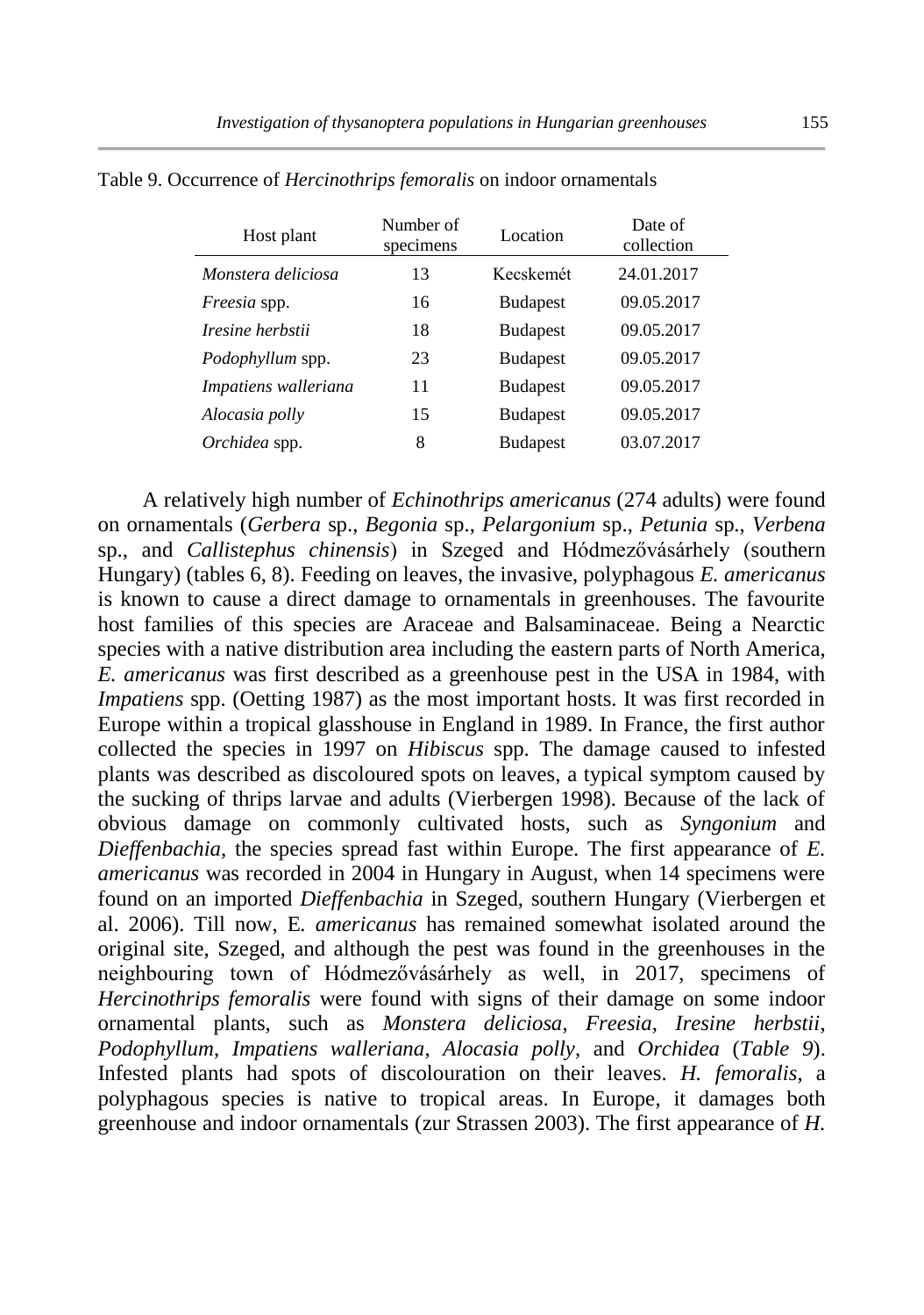*femoralis* was recorded in 1938 in Hungary. In our country, the damage of *H. femoralis* is known mainly on *Cordyline*, *Dracaena*, *Aspidistra*, *Cyperus alternifolius*, and *Tradescantia virginiana* (Jenser 1988).

During our survey, there were observed no signs of some well-documented polyphagous invasive greenhouse thrips species such as *Helio-thrips haemorrhoidalis*, *Parthenothrips dracaenae*, *Microcephalothrips abdominalis*, *Thrips setosus*, or *Thrips palmi*.

#### **Conclusions**

During the study, the most abundant species within all greenhouses, with the highest number of individuals, was *Frankliniella occidentalis*. It was determined which reservoirs were significant in the risk of Thysanoptera species transmitting TSWV*.* During the official surveys, no signs of *Thrips palmi* and *Thrips setosus* were observed.

## **Acknowledgements**

We would like to express our sincere thanks to Dr. Gábor Jenser for his useful remarks and instructions during the research from 2005 to 2007. Also many special thanks to Edit Bleicher, Alfréd Forray, Péter Rózsahegyi, Gábor Farkas, Bálint Benediczky, Natália Nagy, János Ágoston, Emese Balog, and Zsolt Tatár, my colleagues, for their kind help during field work and to Norbert Nagy for preparing the site map. Between 2005 and 2007, the study was supported by the Hungarian Scientific Research Grant GAK ALAP1-00052/2004. The second part of this work was supported by the official survey programme of the National Food Chain Safety Office during the years of 2015–2016.

### **References**

- [1] Bitterlich, I., MacDonald, L. S. (1993), The prevalence of tomato spotted wilt virus in weeds and crops in southwestern British Columbia. *Canadian Plant Disease Survey* 73(2), 137–139.
- [2] Bos, L. (1981), Wild plants in the ecology of virus diseases. In: K. Maramorosch, K. F. Harrys (eds.), *Plant diseases and vectors: ecology and epidemiology*. New York: Academic Press.
- [3] Chatzivassiliou, E. K., Nagata, T., Katis, N. I., Peters, D. (1999), Transmission of tomato spotted wilt tospovirus by *Thrips tabaci* populations originating from leek. *Plant Patology* 48, 700– 706.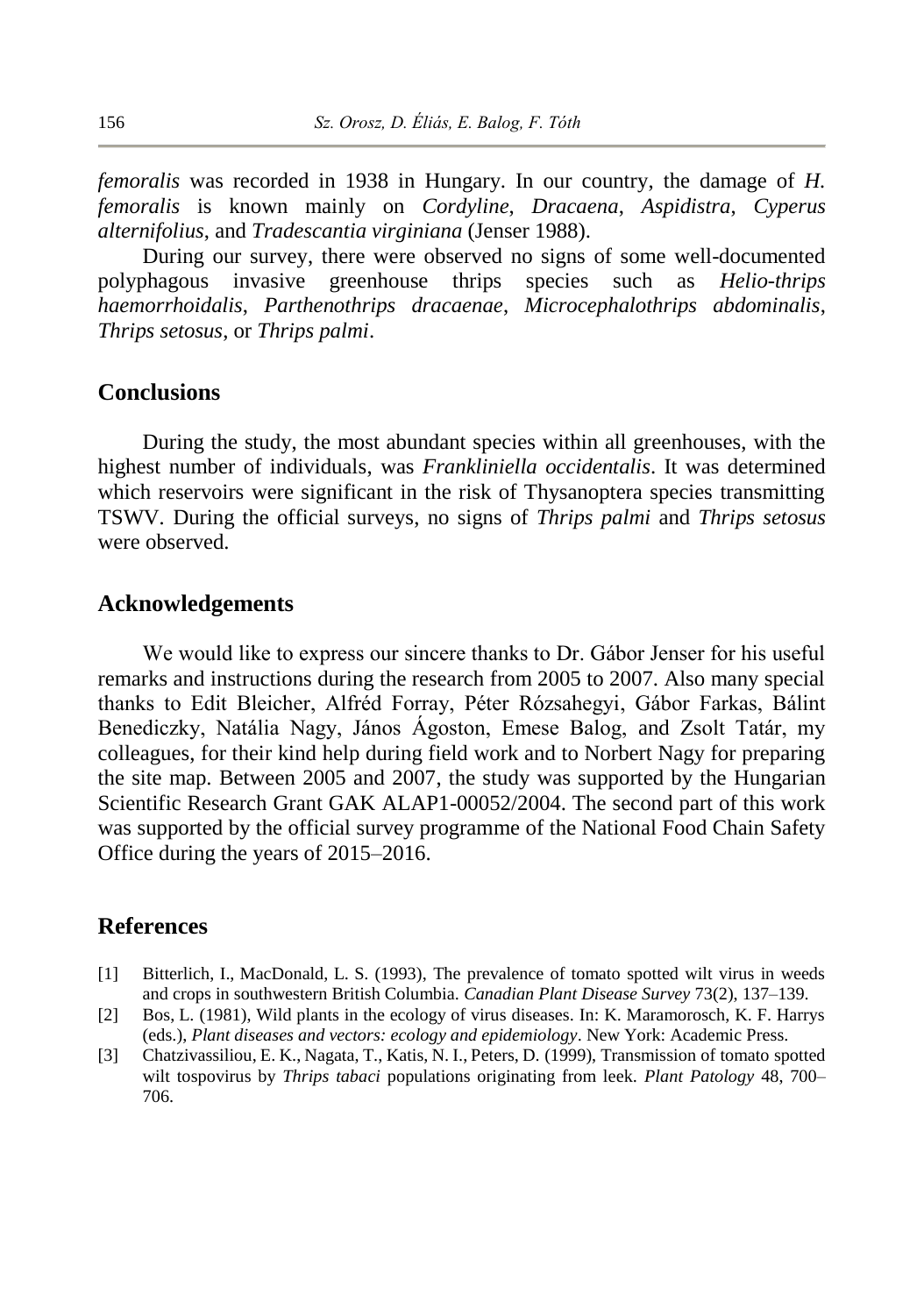- [4] Chatzivassiliou, E. K., Livieratos, I., Jenser, G., Katis, N. I. (2000), Ornamental plants and thrips population associated with tomato spotted wilt virus in Greece. *Phytoparasitica* 28(3), 257– 264.
- [5] Chatzivassiliou, E. K., Peters, D., Katis, N. I. (2002), The efficiency by which *Thrips tabaci* population transmits tomato spotted wilt virus depends on their host preference and reproductive strategy. *Phytopathology* 92, 603–609.
- [6] Cho, J. J., Mau, R. F. L., Gonsalves, D., Mitchell, W. C. (1986), Reservoir weed hosts of tomato spotted wilt virus. *Plant Disease* 70, 1014–1017.
- [7] Franco, S., Beignet, P., Rat, E., Thibout, E. (1999), The effect of thrips on wild and cultivated alliaceous plants in France. *Phytoma* 514, 41–44.
- [8] Hausbeck, M. K., Welliver, R. A., Derr, M. A., Gildow, F. E. (1992), Tomato spotted wilt virus survey among greenhouse ornamentals in Pensylvania. *Plant Disease* 76(8), 795–799.
- [9] Jenser, G. (1982), Tripszek *Thysanoptera*. In: *Magyarország Állatvilága (Fauna Hungariae)* V, 13. Akadémiai Kiadó, Budapest, 8–156 (in Hungarian).
- [10] Jenser, G. (1988), Tripszek *Thysanoptera*. In: Jermy, T., Balázs, K. (eds.), *A növényvédelmi állattan kézikönyve 1*. Budapest, Akadémiai Kiadó, 283–304 (in Hungarian).
- [11] Jenser, G. (1995), The role of the *Thysanoptera* species in the spread of tomato spotted wilt tospovirus. *Növényvédelem* 31(11), 541–545 (in Hungarian).
- [12] Jenser, G., Almási, A., Kazinczi, G., Takács, A., Szénási, Á., Gáborjányi, R. (2009), Ecological background of the epidemics of *tomato spotted wilt virus* in Central Europe. *Acta Phytopatol. et Entomol. Hung.* 44(2), 213–223.
- [13] Jenser, G. (2012), Introduced *Thysanoptera* species in Hungary. *Növényvédelem* 48(4), 173– 175 (in Hungarian).
- [14] Latham, L. J., Jones, A. C. (1997), Occurrence of tomato spotted wilt tospovirus in native flora, weeds, and horticultural crops. *Aust. J. Agric. Res.* 48, 359–369.
- [15] Lubinkhof, J., Foster, D. E. (1977), Development and reproductive capacity of *Frankliniella occidentalis* reared at three temperatures. *Journal of the Kansas Entomological Society* 50, 313–316.
- [16] Mertelik, J., Götzova, B., Mokra, V. (1996), Epidemiological aspects of tomato spotted wilt virus infection in the Czech Republic. *Acta Horticulturae* 432, 368–375.
- [17] Mound, L. A., Kibby, G. (1998), Thysanoptera: an identification guide.  $2<sup>nd</sup>$  ed. CAB Int. Wallingford.
- [18] Nakahara, S., Vierbergen, G. (1998), Second instar larvae of *Frankliniella* species in Europe (Thysanoptera: Thripidae). *Proceedings of 6th Int. Symp. on Thysanoptera. Antalya, Turkey*. 113–120.
- [19] Oetting, R. D. (1987), *Echinothrips americanus,* a thrips of increased significance on ornamentals. *Proceedings of the 32nd Southern Nurserymen Association Research Conference*. 194–195.
- [20] Ripka, G. (2010), An overview of the alien arthropod pest species in Hungary (I). *Növényvédelem* 46(2), 45–58 (in Hungarian).
- [21] Sakimura, K. (1960), The present status of thrips-borne viruses. *Technical Paper* 276, 1–7. Pineapple Research Institute of Hawaii.
- [22] Stobbs, L. W., Broadbent, A. B., Allen, W. R., Stirling, A. L. (1992), Transmission of tomato spotted wilt virus by the western flower thrips to weeds and native plants found in Southern Ontario. *Plant Disease* 76(1), 23–28.
- [23] Szénási, Á., Marczika A. (2011), The occurrence of *Dichromothrips corbetti* Priesner in a Hungarian greenhouse. *Növényvédelem* 47(10), 435–436 (in Hungarian).